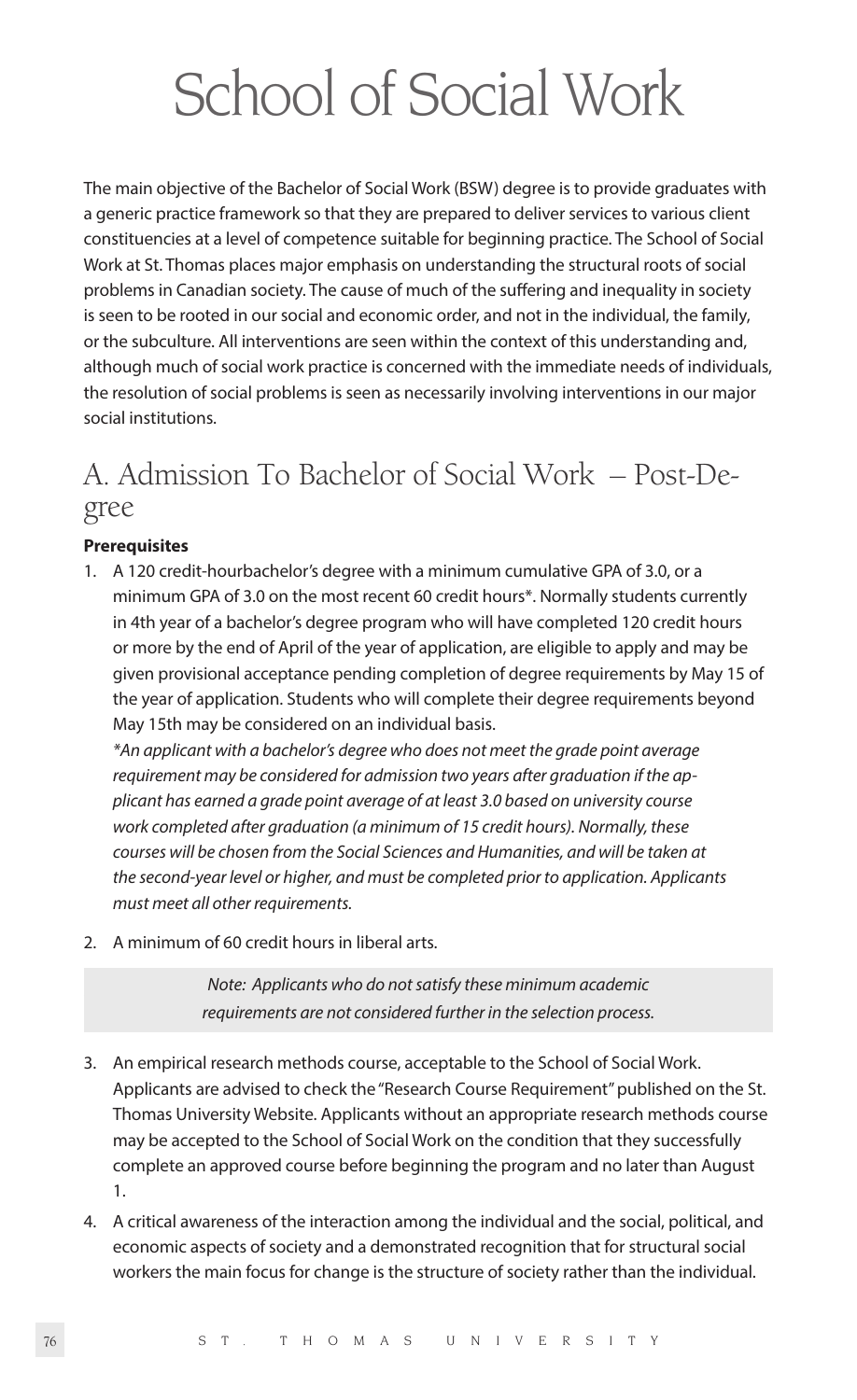5. Evidence of familiarity with, and commitment to, the profession of social work, as well as the capacity to learn from experience.

### **Practicum Conditions**

The BSW Program includes a minimum of 700 hours of field practice, as required by the Canadian Association for Social Work Education Standards for Accreditation. The first practicum will begin at the end of March until the end of June in a block format five days a week. During the practicum, students will normally be expected to meet for three field integration workshops. It may be possible for students to complete their practica in communities other than Fredericton. Efforts will be made to accommodate students' needs and personal circumstances.

# **Application Deadline**

January 31 of each year. All application materials and supporting documents must be received by the Admissions Office on or before the deadline.

## **Educational Equity Admissions Policy**

The School of Social Work has adopted an Educational Equity Admissions Policy for those applicants who have been disadvantaged and/or marginalized by some form of oppression. The policy recognizes that some students may have experienced structural barriers due to identification with a specific group, or because of labels imposed upon them by society.

Students wishing to be considered under the Educational Equity Admission Policy must indicate their request on the application form and by identifying which form of oppression has impacted their life through marginalisation or barriers that have limited their access to social institutions. Educational Equity Statements are considered during the second stage of the admission process only for applicants who meet the minimum academic requirements outlined above in "Prerequisites," subsections 1 and 2.

### **Admission Criteria**

| Criteria                          | Weight |
|-----------------------------------|--------|
| CGPA on program or on most recent |        |
| 60 credit hours (minimum 3.0)     | 30%    |
| Personal statement                | 20%    |
| Social problem analysis           | 10%    |
| Interview                         | 20%    |
| Experience (work, volunteer, life | 20%    |
| and learning from experience)     |        |
|                                   |        |

### **Application Procedures**

Application kits become available in October each year and can be obtained from the Admissions Office. The deadline for applications is January 31. Applications are submitted to the Admissions Office. A completed application includes:

- 1. a completed general application form for admission to St. Thomas;
- 2. the supplementary Post-Degree BSW application form;
- 3. a personal statement (guidelines are in the application kit);
- 4. a personal résumé;
- 5. three references (from diverse sources such as academic, professional, personal). It is the responsibility of the applicant to ensure that the completed reference forms